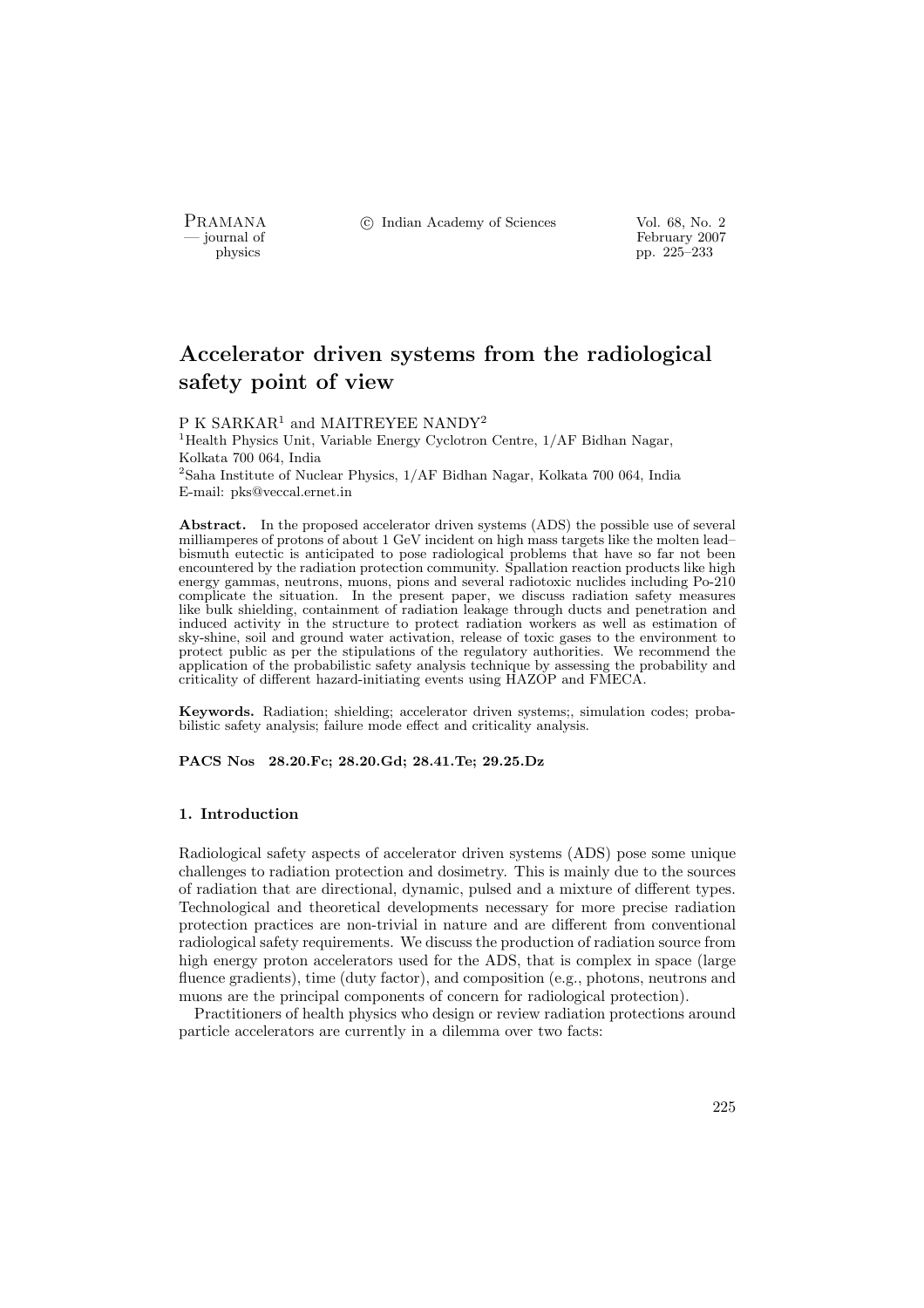## P K Sarkar and Maitreyee Nandy

- 1. Changes in 'acceptable' (no longer 'permissible') legal limit of dose-equivalent that can be received by radiation workers ('occupational dose') ICRP recommendation: 50 mSv/y changed to 20 mSv/y.
- 2. Doubling of the legal dose-equivalent for neutrons: as a result of reinterpretation of old data from the Hiroshima explosion, the Q-value has been (essentially) doubled all across the neutron spectrum, by the ICRP. This will have the effect of approximately doubling the dose-equivalent, even if the absorbed dose remains the same.

In conventional dosimetry, measurements are done in units of the quantities in which the radiological protection limits are expressed.

In the accelerator environment, measurement of energy and angular distribution of radiations is preferred. This is because:

- Necessary and reliable instruments are available for such measurements.
- Energy and angular distributions of radiations remain invariant but not the dose equivalent quantities (conversion factors have been changed in the past and likely to be changed in the future).
- Dose can be estimated from such data using appropriate conversion factors but not vice versa.

The large dynamic range of neutron/gamma energies, strong interference from other radiations as well as radio frequency waves and pulsed nature of the radiation field make dosimetry in such accelerators significantly different from other wellestablished, conventional techniques of dosimetry. In an accelerator environment neutron dosimetry is also done for purposes other than radiological protection, e.g., to protect (from radiation damage) certain delicate instruments that are required to be placed close to the beam line for experimental or operational purposes.

## 2. Radiation environment in proton accelerators

To have knowledge of the radiation environment in any type of accelerator, though measurement is the best choice, it is not feasible to do so for all target and projectile combinations. Therefore, one has to rely heavily on computational procedures. The computational techniques consist of two steps: (i) calculation of the source term for emitted radiations, and (ii) transport of the radiations through shield materials. While radiation transport is a subject more or less standardized, calculation of source terms involves computations using complex nuclear reaction model codes, efficient use of which requires an insight into the mechanisms involved. We give below an outline of the basic processes involved in nuclear reactions at different energies.

#### 2.1 Nuclear reactions

When an energetic particle (projectile) approaches another nucleus (target) and if the distance of approach is small so that the nuclear potentials overlap and very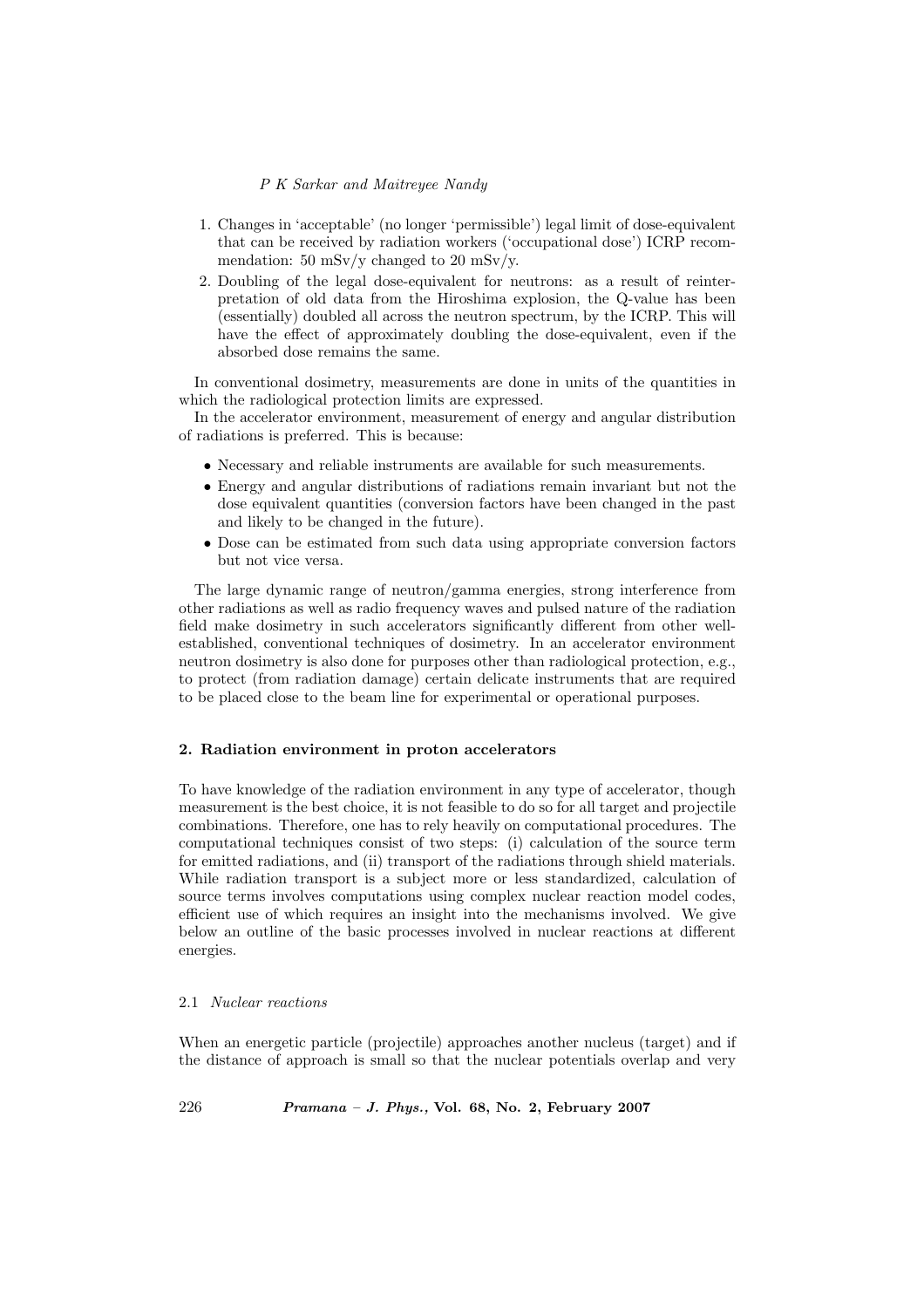## Radiological safety aspects of ADS

strong short range nuclear forces come into play, the projectile experiences the potential of the individual nucleons and nuclear reactions begin. In such cases, if the incident energy is not very high, the following two things may occur:

(i) A particle (ejectile) may be emitted immediately after the first collision between the projectile and the target. This is called single step or direct (DIR) reaction process.

(ii) The projectile may be absorbed by the target nucleus and a composite nucleus is formed. The projectile shares its kinetic energy with the target particles. Ejectiles may be emitted during various stages of this energy sharing process by different mechanisms.

The energy brought in by the projectile is shared by the target particles through two-body interactions. During the initial stages, the energy is shared among only a few particles. Subsequently, the energy is shared among increasing number of particles. Finally, the energy is shared among all the particles. We then say that an equilibrium condition has reached leading to a compound nucleus formation. Emission of neutrons, protons, alphas, deuterons, any other particles or  $\gamma$ -rays from the compound nucleus are known as compound nuclear emission or equilibrium (EQ) emission. Emission of particles or  $\gamma$ -rays from the target + projectile composite system before any equilibrium condition is reached are called pre-equilibrium (PEQ) emissions.

The characteristics of three types of reaction can be outlined as follows:

DIR reactions: Strongly forward peaked, high energy emissions, reaction time  $\sim 10^{-22}$  s.

Compound nuclear reactions: Angular distribution is symmetric around 90° centre-of-mass (CM) angle, low energy emissions, reaction time  $\sim 10^{-17}$  to  $10^{-15}$  s.

PEQ emissions: Characteristics are in between the direct and compound nuclear reaction. Emissions are forward peaked with significant contribution at back angles.

At sufficiently high incident energies, spallation reactions set in when the projectile splits the target nucleus into multiple fragments with emission of large number of neutrons.

#### 2.2 Spallation reaction

Spallation reaction mechanism includes DIR, intra-nuclear cascade (INC), PEQ, EQ emissions and de-excitation through gamma emission, besides multi-fragmentation.

Our study on spallation reactions [1] revealed that the major contribution to neutron emission comes from evaporation + fission of primary fragments and this process is responsible for low energy emission up to about 50 MeV. The nonequilibrium process, on the other hand, contributes up to about 25% of neutron emission and gives rise to high-energy neutrons with energies extending beyond 400 MeV. Angular distribution of neutrons is not highly anisotropic.

We have observed that production of projectile-like and target-like fragments is high. Radioactive gases like tritium, xenon and krypton are produced in significant quantities. Several other long-lived radio-nuclides are also produced.

For the LBE target, production of Po-210 is a major concern.

*Pramana – J. Phys.*, Vol. 68, No. 2, February 2007 227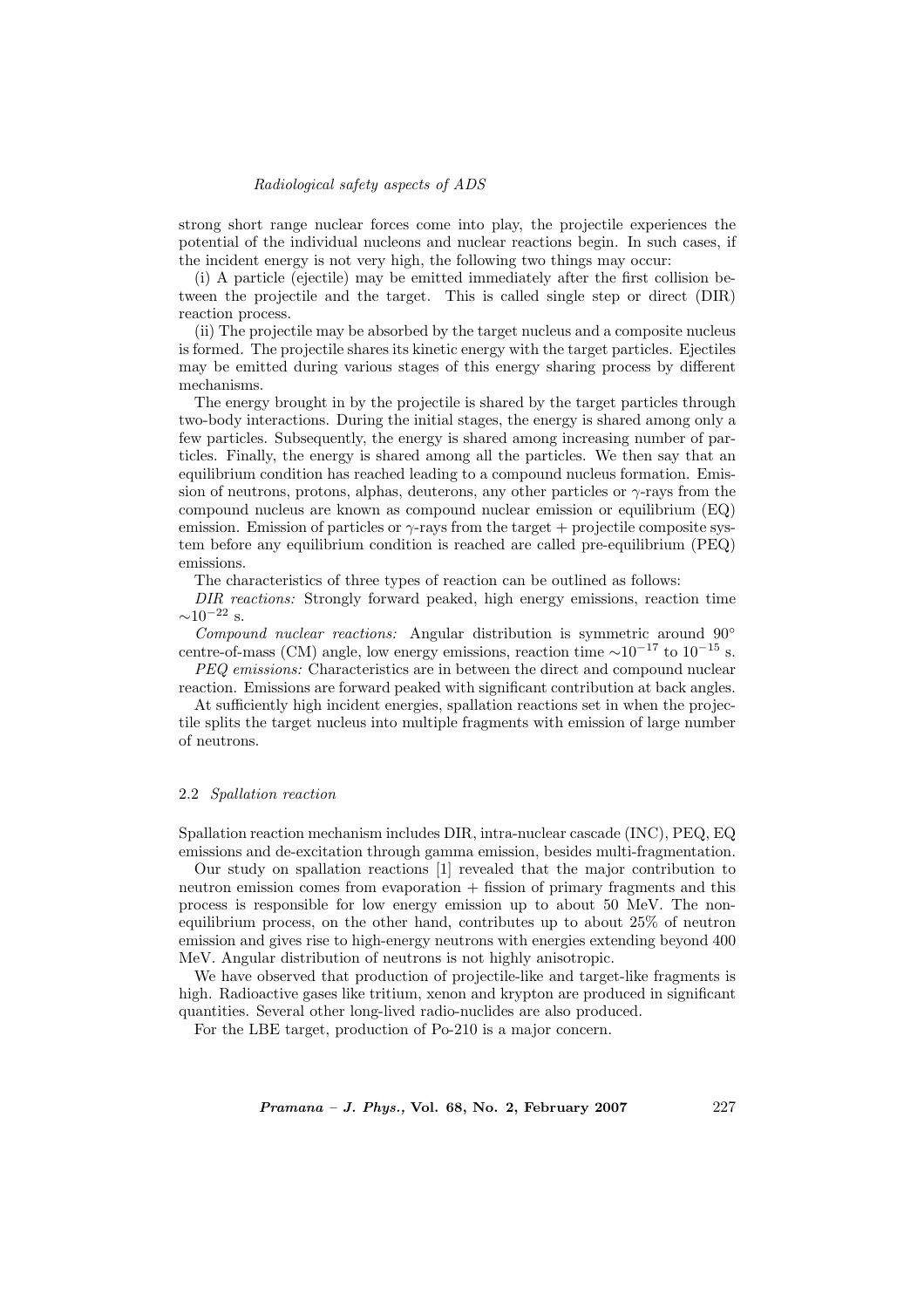#### P K Sarkar and Maitreyee Nandy

#### 2.3 Hadronic cascade

The hadronic cascade is initiated at proton accelerators when the high energy beam interacts with components to produce neutrons and other particles. The collision of a high energy nucleon with a nucleus produces a large number of particles; pions, kaons, and other nucleons as well as fragments of the struck nucleus. Above 1 GeV and at forward angles, the pions, protons and neutrons can be nearly equal in number.

The neutrons may be classified as either evaporation neutrons or cascade neutrons. Evaporation neutrons originate as decays from excited states of residual nuclei with a few MeV average energy. These neutrons tend to be isotropically distributed. Cascade neutrons are emitted by direct impact and their spectrum extends in energy up to the incident energy following a  $1/E$  spectrum.

As the proton kinetic energy increases, other particles, notably  $\pi^{\pm}$  and  $K^{\pm}$ , play roles in the cascade when their production becomes energetically possible.

In general, the neutrons are the principal drivers of the cascade. The ionization range for pions and for protons below 450 MeV becomes roughly equal to the interaction length. Also, any magnetic field that are present which can deflect and disperse charged particles will not affect the neutrons. Furthermore, neutrons are produced in large quantities at large values of emission angles compared with the forward-peaked pions.

To estimate the source term, we have used nuclear reaction model codes like JQMD, FLUKA at high incident energies and ALICE91, EMPIRE2.18 and PRECO2000 at low energies. We have also established and used simple empirical formulations for the source term, up to 200 MeV [2,3].

#### 2.4 Radiation type

For the proton energy  $E_p$  in the range  $10 < E_p < 200$  MeV, neutrons are usually the dominant feature of the radiation field. The yields are smoother functions of energy due to the lack of resonance and emissions are more forward-peaked. Simple empirical expressions for the neutron yield  $Y$  can be described as follows  $[2]$ :

$$
Y = aE_p + bE_p^2, \text{ for } 25 < E_p < 200 \text{ MeV},
$$

where a and b are parameters that can be expressed as polynomial functions of target mass numbers.

For intermediate energy (from 200 MeV up to about 1 GeV) proton accelerators, the scenario is as follows:

- Many reaction channels open up.
- The number of protons emitted gradually becomes approximately equal to the number of neutrons.
- At the highest energies the radiation effects of protons and neutrons are essentially identical and both must be taken into account.
- Pre-equilibrium neutrons become much more important than evaporation neutrons.

228 Pramana – J. Phys., Vol. 68, No. 2, February 2007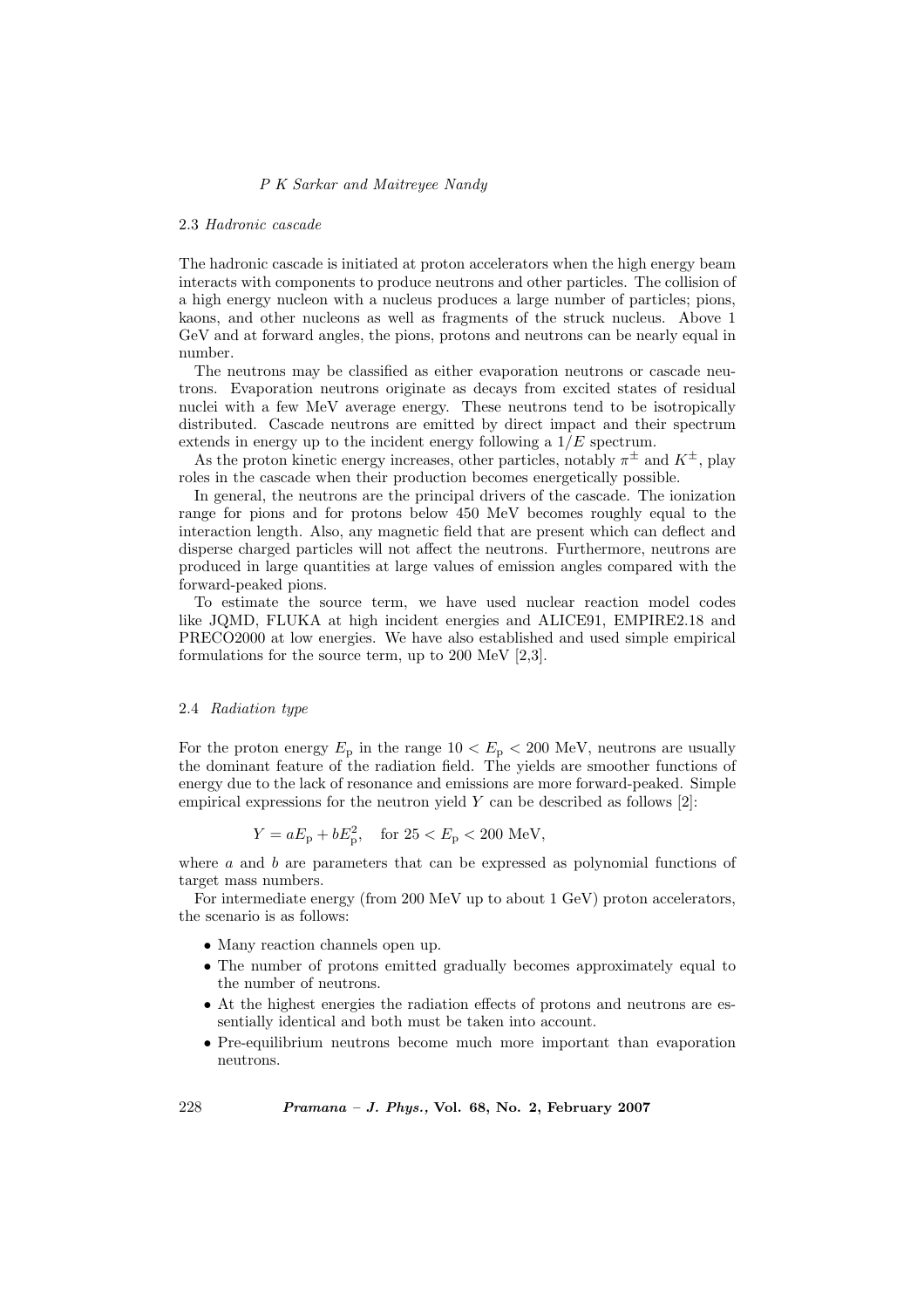#### Radiological safety aspects of ADS

- The radiation field is more sharply forward-peaked with increasing primary particle energy
- Onset of the spallation process takes place.

ADS is generally operated at energies above 800 MeV and the neutron cost is optimised around 1 GeV. The major radiation safety considerations for the ADS can be broadly classified in two parts:

- 1. To protect public from radiation hazards which require determination of skyshine, release of toxic gases in the environment, soil and groundwater activation.
- 2. To maintain hazards within limit for radiation workers which necessitates bulk shielding, streaming of radiation through ducts and penetrations, induced activity in target, air, cooling water, walls and accelerator structures.

We have attempted to estimate the above quantities mainly by calculations using simplified but reasonably accurate formulations. We have also tried to establish simple empirical formulations from the results of more rigorous calculations (mostly Monte Carlo-based) to enable quick estimation of radiological hazards. A foremost requirement of such calculations is the proper estimation of the radiation environment in the ADS facilities.

## 3. Radiation shielding

The major issues for the shielding design are bulk shielding, duct streaming, skyshine and activation. Because of the uncertainties in primary beam loss conditions in different components except in beam dumps and targets, a serious problem in shield design arises. Thus only semi-empirical formulas and simplified methods can practically be applied for most of the design study.

The most important feature of neutron shielding at higher energy accelerators is the fact that the attenuation length becomes almost constant at high energy. As the energy increases, the neutron inelastic cross-sections also increase rapidly until about 25 MeV, then they level off and fall rapidly with energy in the region  $25 < E_n < 100$  MeV to a value which becomes independent of energy.

## 3.1 Bulk shielding

Shielding calculations are done using Monte Carlo simulations for complex geometries. For planar bulk shields usually the Moyer's model is employed with modifications. We have obtained simple empirical expressions, based on the Moyer's model, for transmission of flux and dose through concrete shields for neutrons from proton-induced reactions.

For shield geometry as per figure 1, the transmitted dose  $H(\theta)$  in the direction  $\theta$ can be estimated as [4]

*Pramana – J. Phys.*, Vol. 68, No. 2, February 2007 229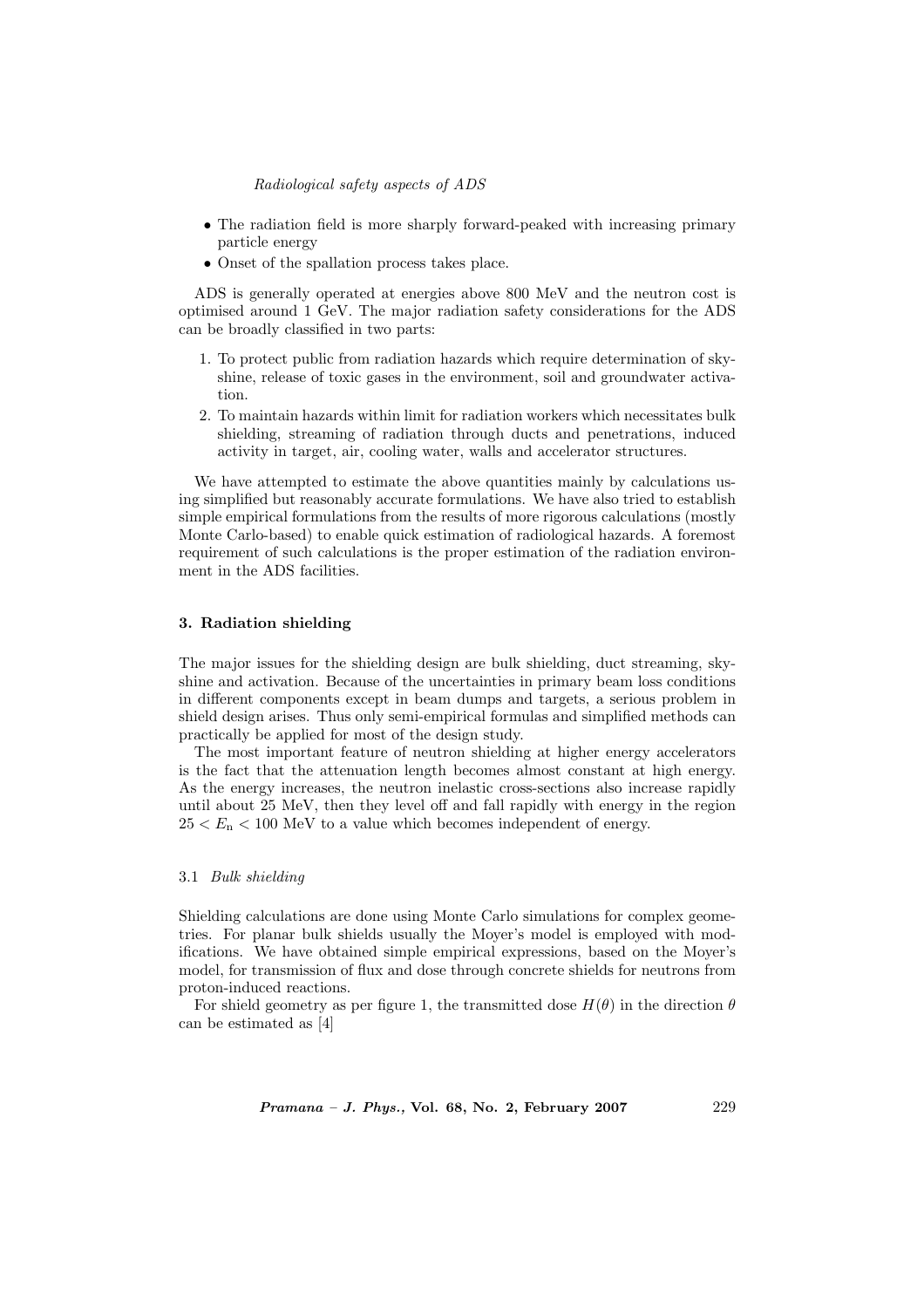P K Sarkar and Maitreyee Nandy



Figure 1. Shield geometry.

$$
H(\theta) = \frac{N_{\rm p}}{r^2} \int_E F(E)B(E) \frac{\mathrm{d}^2 Y}{\mathrm{d}E \mathrm{d}\Omega} \mathrm{d}\Omega \exp\left[-\frac{d\csc\theta}{\lambda(E)}\right] \mathrm{d}E,
$$

where  $N_{\rm p}$  is the number of incident protons, F is the flux-to-dose conversion factor, B is the build-up factor, Y is the neutron yield,  $d$  is the shield thickness,  $r$  is the distance from the source and  $\lambda$  is the attenuation coefficient for the shield material.

In figure 2, we plot the transmitted dose through concrete shields of different thicknesses and also the regulatory limits (horizontal curves) for different distances from the target for 0.2 mA and 2.0 mA proton beam current. The thickness of concrete shield corresponding to the intersection point is the required shield thickness complying with the regulatory constraint.

## 3.2 Soil activity

We have also done soil activation calculations due to neutrons transmitted through the concrete shields for an ADS target located underground. Figure 3 gives a plot of the saturation activities of different soil components at increasing distances in the soil from a 3 m concrete shield where the ADS target (LBE) bombarded by 1 mA proton beam of 1 GeV is placed at 2 m from the inner face of the shield. Our calculations reveal that a shield thickness of about 2.5 m of iron or equivalent is required to keep the soil activation within acceptable limits.

#### 3.3 Transmission of photons and neutrons through penetrations

All accelerator facilities need to control transmission of neutrons by penetrations since all have access – ways to permit entry of personnel and equipment as well as penetrations for cables and radio-frequency (RF) waveguides. Personnel access penetrations will typically have cross-sectional dimensions of about  $1 \times 2$  m (doorsize) while utility ducts will generally be much smaller, typically no larger than 0.2  $\times$  0.2 m. Often the utility penetrations are partially filled with cables and other items, and even cooling water in pipes.

Two general rules are advised for all penetrations of accelerator shielding:

• A penetration should not be arranged so that a particle or photon beam is aimed directly toward it.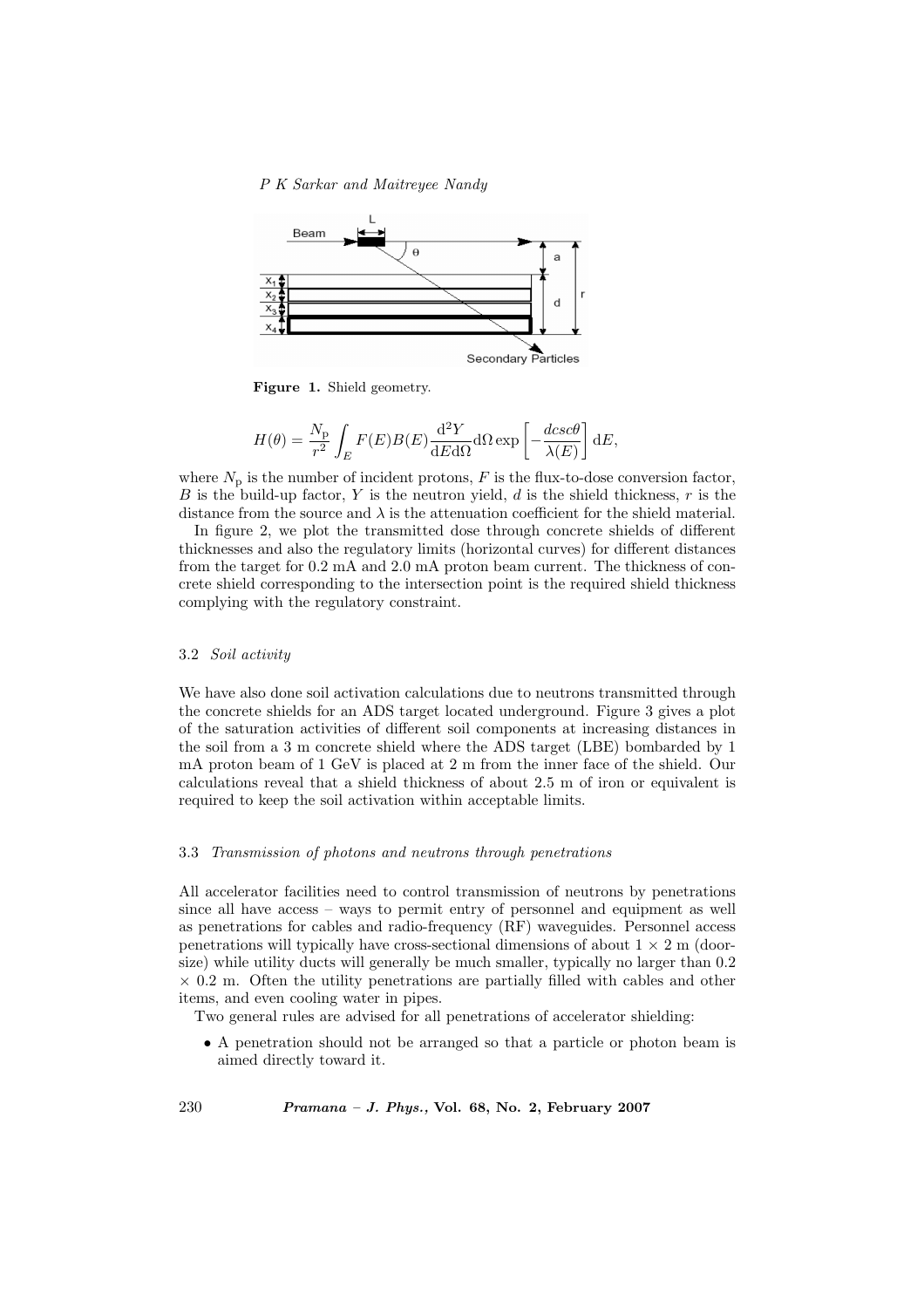Radiological safety aspects of ADS



Figure 2. Transmitted dose through different shield thicknesses and the regulatory limits (horizontal curves), both multiplied by  $r^2$  (the square of the distance from the target).



Figure 3. Saturation activity of different radio-nuclides formed by neutrons at different soil thicknesses due to 1 mA protons on LBE.

Pramana – J. Phys., Vol. 68, No. 2, February 2007 231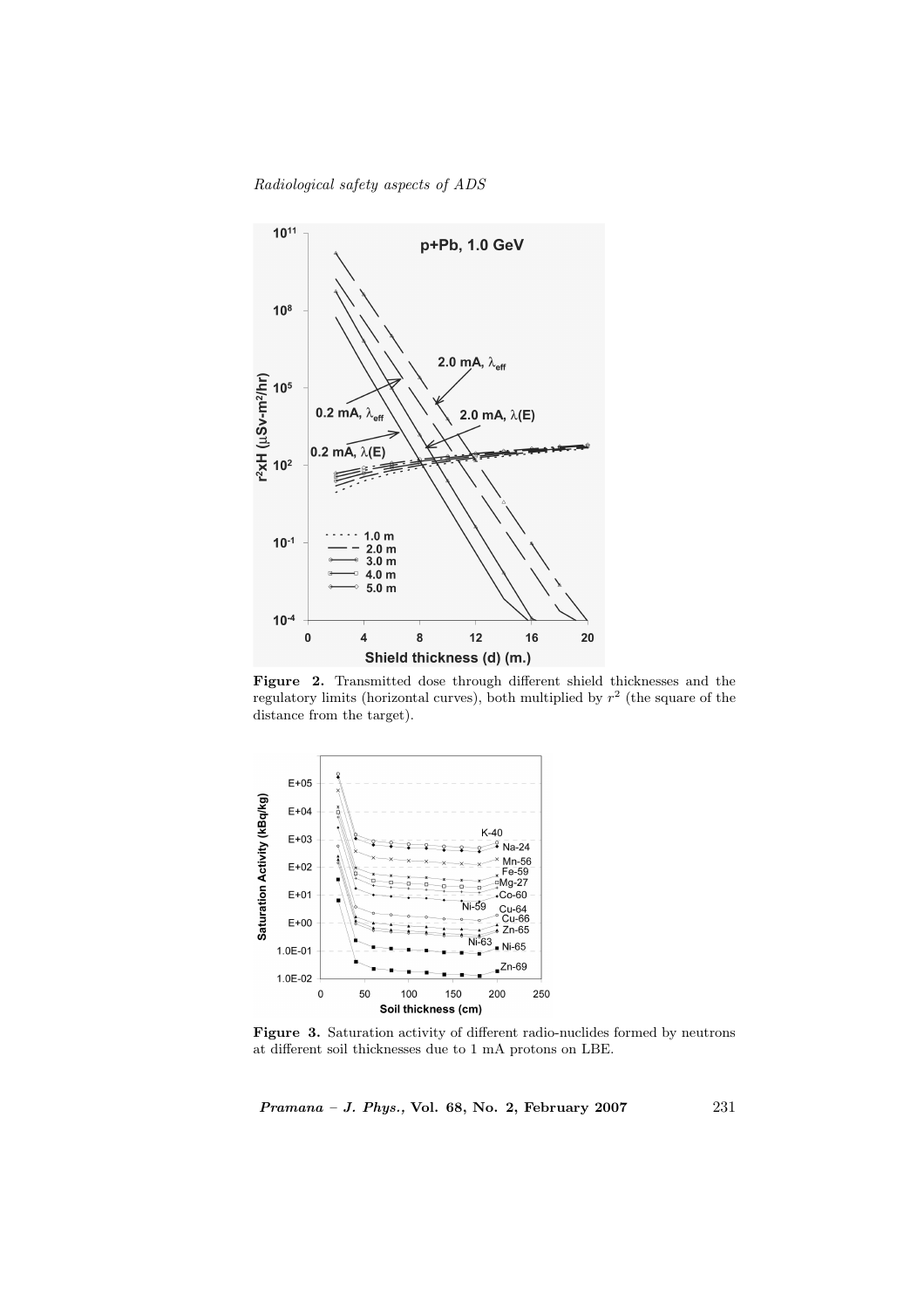## P K Sarkar and Maitreyee Nandy

This is needed to assure that the penetrations are transmitting primarily neutrons that result from large angle scattering rather than those arising from the forward peaked neutron radiation fields or from the direct beam.

• For any labyrinth, the sum of the wall thickness between the source and the 'outside' should be equivalent to that which would be required if the labyrinth were not present.

## 3.4 Sky-shine

Thin roof shielding represents a serious problem that has plagued a number of accelerators. The phenomenon, known as sky-shine, is the situation in which the roof of some portion of the accelerator or an associated experimental facility is shielded more thinly than are the sides of the same enclosure that directly view the radiation source. The penetrating radiations get scattered by air molecules and come back to the ground level at a distance from the facility.

Neutron sky-shine, while it is usually 'preventable' through the application of sufficient roof shielding, has been encountered at nearly all major accelerators. This has resulted either from lack of consideration of it at the design stage or from the need to accommodate other constraints such as the need to minimize the weight of shielding borne by the roofs of large experimental halls.

## 4. Probabilistic safety analysis

We have also carried out probabilistic safety analysis (PSA) of radiological hazards concerning the ADS based on hazards and operability (HAZOP) analysis and failure mode effect and criticality analysis (FMECA) [5]. Fault tree and event tree methods have been used to depict system failure logic, identify different initiating events and analyse the safety systems required under such circumstances.

## 5. Conclusions

Based on decades of experience at accelerator laboratories the radiation safety programmes at particle accelerators are emerging with significant improvements. Operational flexibility, such as high beam current and multi-beam capability together with research-oriented requirements from ADS has placed new demands on radiation protection systems. Development of sophisticated computational techniques, particularly those based on Monte Carlo simulations, has made it possible to undertake otherwise intractable calculations. Results of these calculations do serve as necessary adjuncts to experiments where measurements are too difficult or not feasible. Even then, radiation dosimetry at particle accelerators with ADS will be facing problems yet to be resolved satisfactorily. We strongly recommend the use of PSA methodology for safety analysis of the ADS.

232 Pramana – J. Phys., Vol. 68, No. 2, February 2007